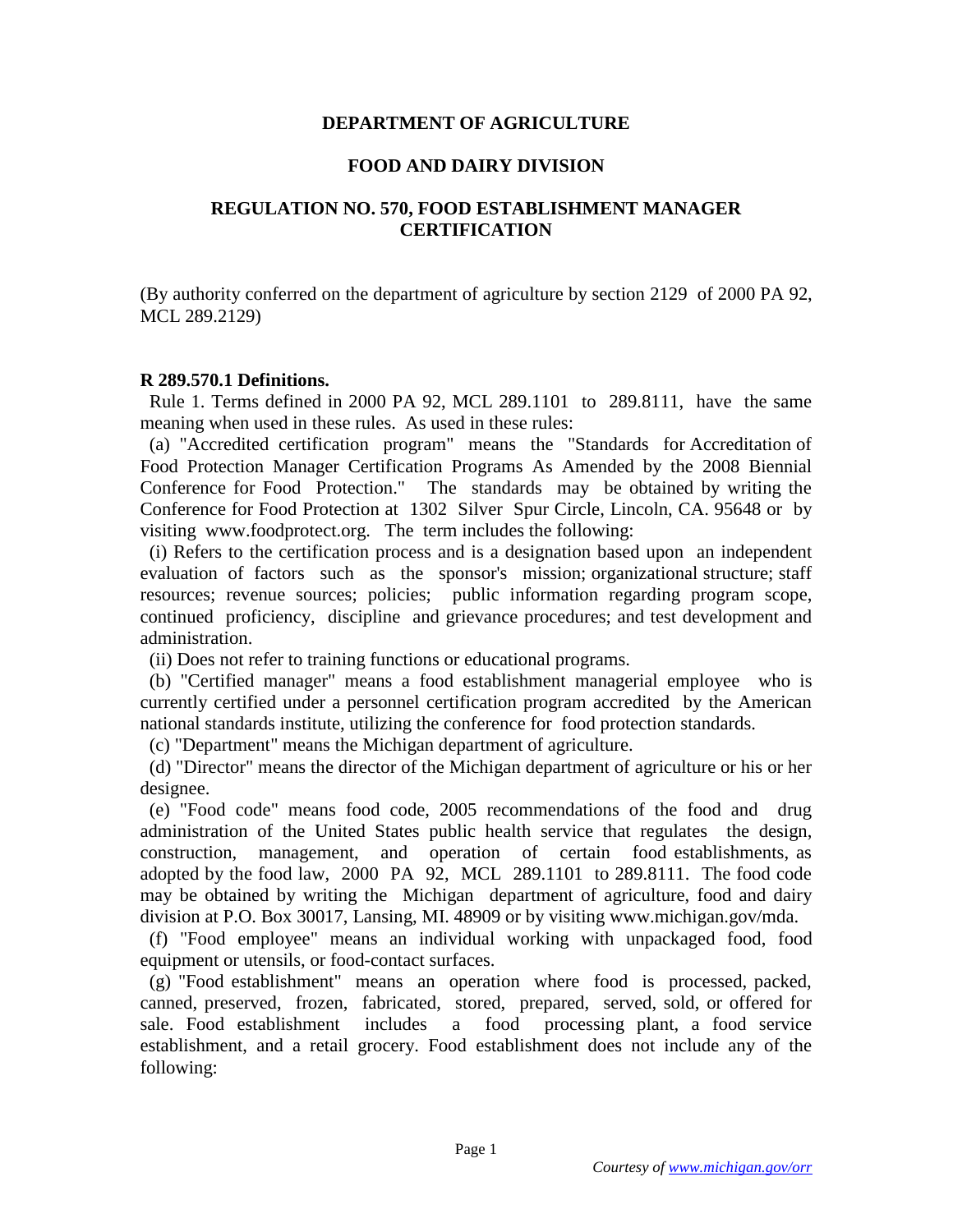(i) A charitable, religious, fraternal, or other nonprofit organization operating a homeprepared baked goods sale or serving only home-prepared food in connection with its meetings or as part of a fund-raising event.

 (ii) An inpatient food operation located in a health facility or agency subject to licensure under article 17 of the public health code, MCL 333.20101 to 333.22260.

 (iii) A food operation located in a prison, jail, state mental health institute, boarding house, fraternity or sorority house, convent, or other facility where the facility is the primary residence for the occupants and the food operation is limited to serving meals to the occupants as part of their living arrangement.

 (h) "Full time" means an employee that works an average of 30 hours per week, or 75% of the operating hours if the establishment operates less than 40 hours per week.

(i) "Nonpublic school" means a private, denominational, or parochial school.

 (j) "Person in charge" means the individual present at a food establishment who is responsible for the operation at the time of inspection.

 (k) "Public school" means a public elementary or secondary educational entity or agency that is established under 1976 PA 451, MCL 380.1 to 380.1853, has as its primary mission the teaching and learning of academic and vocational-technical skills and knowledge, and is operated by a school

district, local act school district, special act school district, intermediate school district, public school academy corporation, strict discipline academy corporation, urban high school academy corporation, or by the department or state board. Public school also includes a laboratory school or other elementary or secondary school that is controlled and operated by a state public university described in Mich. Const., Art. VII, sections 4, 5, or 6.

History: 2009 AACS.

#### **R 289.570.2 Certified manager; obtaining, maintaining, and replacing duties.**

 Rule 2. (1) Food establishments required to have a certified manager under section 29 of the food law, 2000 PA 92, MCL 289.2129, shall continually employ at least 1 certified manager. The certified manager shall be a full-time employee of the establishment. The certified manager need not be present during all hours of operation. If more than 1 food establishment operated by the same person is located on the same property or contiguous properties, only 1 manager is required to be certified if that manager performs the duties under subrule (4) of these rules for each establishment. The establishment shall assure that recertification requirements are met before certification expires.

 (2) Upon loss of a certified manager or a change of ownership, a new certified manager must be employed within 90 days of the date of the loss of the previous certified manager.

 (3) Newly licensed establishments required to have a certified manager shall employ a certified manager by the first day of operation.

 (4) Each food establishment required to employ a certified manager shall employ a certified manager who has direct authority, or exercises control or supervision, over the food employees. The certified manager shall be involved in the daily operations of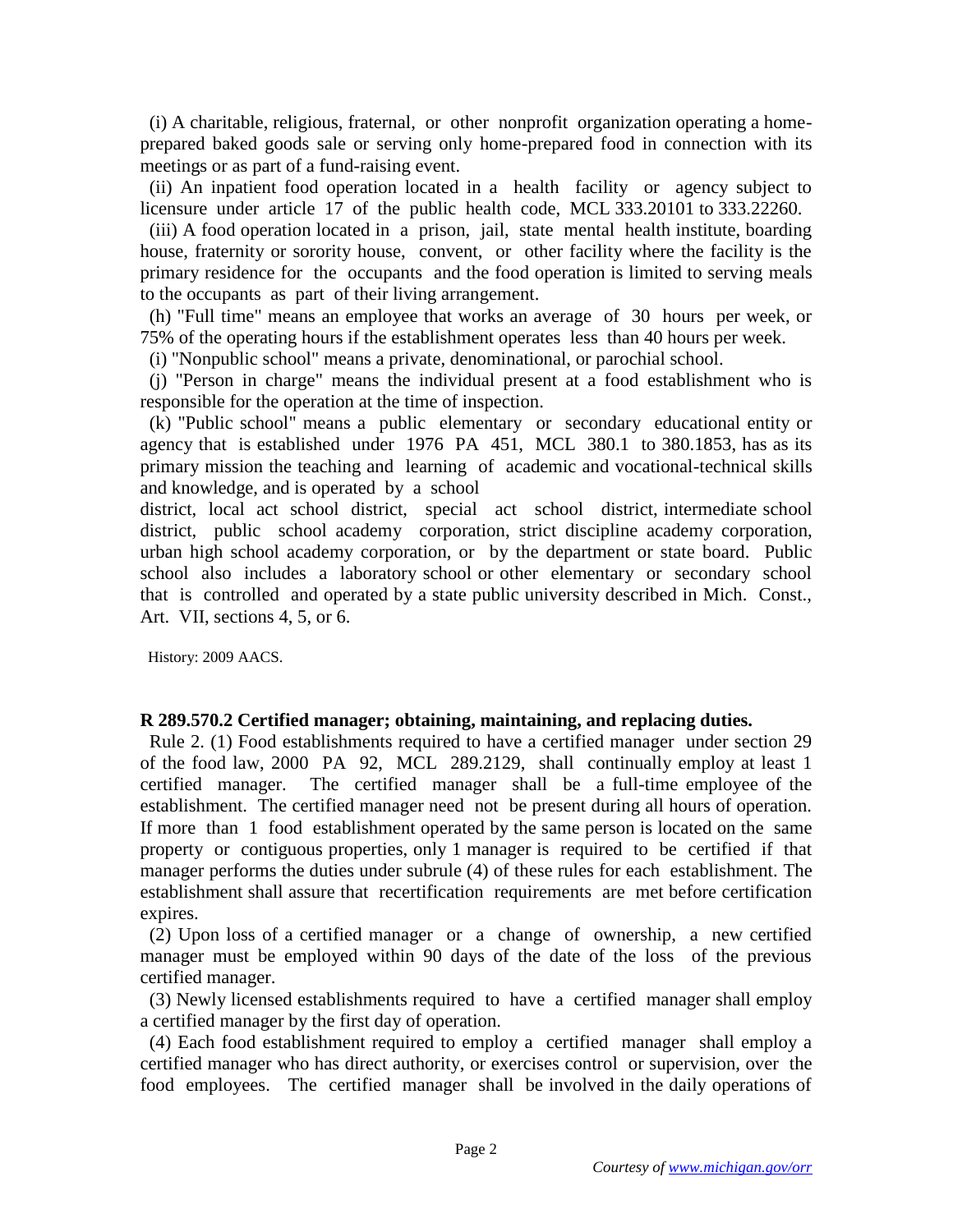the establishment and carry out the person-in-charge duties described in food code sections 2-102.11, 2-103.11, 2-201.11, 2-201.12 and 2-201.13.

History: 2009 AACS.

## **R 289.570.3 Certified manager; certificates, records.**

 Rule 3. (1) Valid original or duplicate certificates of certified managers shall be maintained at the establishment and be made available for inspection upon request.

 (2) The director may request other records be provided to verify compliance with these rules such as payroll records, work schedules, or valid identification. An establishment shall provide copies of records requested in this subrule within 3 business days of the request.

History: 2009 AACS.

## **R 289.570.4 Conflict with applicable local laws; cooperation.**

 Rule 4. (1) Local regulations may be established that do not conflict with these rules including, but not limited to, registration of individuals, enforcement, and penalties. The department may coordinate with local authorities and share information in the enforcement of these rules and regulations.

 (2) Provisions of local regulations in effect prior to April 1, 2008 that are more restrictive than those provided under MCL 289.2129 (1)(a), or these rules, may remain in effect.

History: 2009 AACS.

## **R 289.570.5 Variances.**

 Rule 5. (1) The department may grant a statewide variance to a group of establishments by modifying or waiving the requirements of section 2129 of 2000 PA 92, MCL 289.2129, or these rules.

 (2)The director may grant a variance to an individual food establishment by modifying or waiving the requirements of section 2129(1) of 2000 PA 92, MCL 289.2129, or these rules.

 (3) Variance justification and procedures shall follow food code sections 8-103.10 and 8-103.11.

History: 2009 AACS.

## **R 289.570.6 Enforcement.**

 Rule 6. (1) To allow for development of the necessary training infrastructure, the enforcement of these rules for public and nonpublic schools shall be delayed until 2 years after the effective date of these rules.